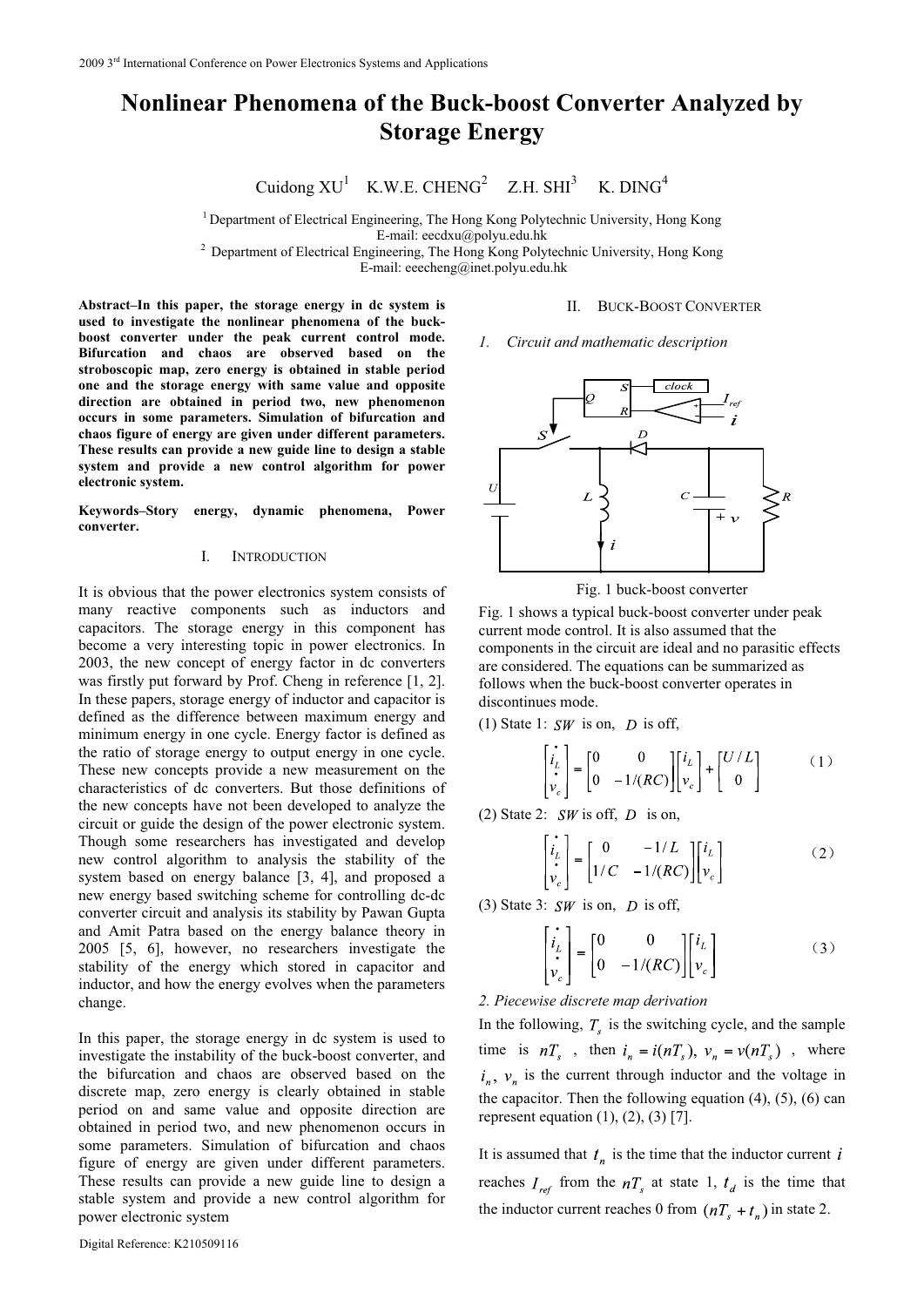If  $t_n \geq T_s$  in  $nT_s \sim (n+1)T_s$ , the converter operates in state1, the equation (1) can be solved as follows

$$
\begin{cases}\ni_{n+1} = i_n + \frac{UT_s}{L} \\
v_{n+1} = v_n e^{-T_s/RC}\n\end{cases} (4)
$$

if  $(t_n + t_d) \ge T_s$  'n  $nT_s \sim (n+1)T_s$  'the system operates in state  $1$  and state  $2 \cdot$  the inductor current and the capacitor voltage in  $(n+1)T<sub>s</sub>$  is as follows

$$
\begin{cases}\ni_{n+1} = e^{\delta(T_s - t_n)} \left[ a \cos \omega (T_s - t_n) + b \sin \omega (T_s - t_n) \right] \\
v_{n+1} = -Le^{\delta(T_s - t_n)} \left[ (a\delta + b\omega) \cos \omega (T_s - t_n) + (b\delta - a\omega) \sin \omega (T_s - t_n) \right]\n\end{cases}
$$
\n(5)

And if  $(t_n + t_d) < T_s$  in  $nT_s \sim (n+1)T_s$  ithe system operates in state 1, 2and comes into state 3.Then we can get solution of equation (3)

$$
\begin{cases} i_{n+1} = 0\\ v_{n+1} = v_2(t_d) e^{-(T_s - t_n - t_d)/RC} \end{cases}
$$
 (6)

Where,  $t_n = \frac{L}{L} (I_{ref} - i_n)$ 

$$
\delta = -\frac{1}{2RC} \qquad \omega = \sqrt{\frac{1}{LC} - \frac{1}{4R^2C^2}} \qquad a = I_{ref}
$$

$$
b = -\frac{1}{\omega} \left( \frac{v_n e^{-t_n}/\kappa c}{L} + \delta I_{ref} \right) \qquad t_d = \frac{1}{\omega} \arctg(-\frac{a}{b})
$$

$$
v_2(t_d) = -Le^{\delta t_d} \left[ (a\delta + b\omega) \cos \omega t_d + (b\delta - a\omega) \sin \omega t_d \right]
$$

# III. DEFINITION OF ENERGY STORAGE

Papers are usually submitted in both doc and pdf formats, produced by Microsoft Word® and Adobe® Acrobat® respectively. The pdf file is to help us to understand the page and section breaks whereas the doc format is to help us to typeset into the symposium proceedings.

### *1. Storage energy for inductors*

The variation of the stored energy for the inductor in one switching cycle in buck-boost converter of peak current mode is defined as  $S_l$ , which can be calculated by the following equation

$$
S_L = \frac{1}{2} L (i_{n+1}^{2} - i_{n}^{2})
$$

Where,  $i_{n+1}$ ,  $i_n$  can be calculated by equation (4), (5), (6).

#### *2. Storage energy for capacitor*

The variation of the stored energy for the capacitor in one switching cycle in buck-boost converter of peak current mode is defined as  $S_c$ , which can be calculated by the following equation

$$
S_C = \frac{1}{2} C (v_{n+1}^{2} - v_{n}^{2})
$$

.

Where,  $v_{n+1}$ ,  $v_n$  can be calculated by equation(4), (5), (6).

## IV. SIMULATION

Different inductor value is used to investigate the characteristic of the storage energy of the system. The circuit parameters are given as follows:  $U = 35V$ ,  $C = 4\mu F$ ,  $R = 100\Omega$ ,  $I_{ref} = 3A$ . Dynamics behavior of bifurcation and chaos of storage energy are observed as Fig. 4 shown.